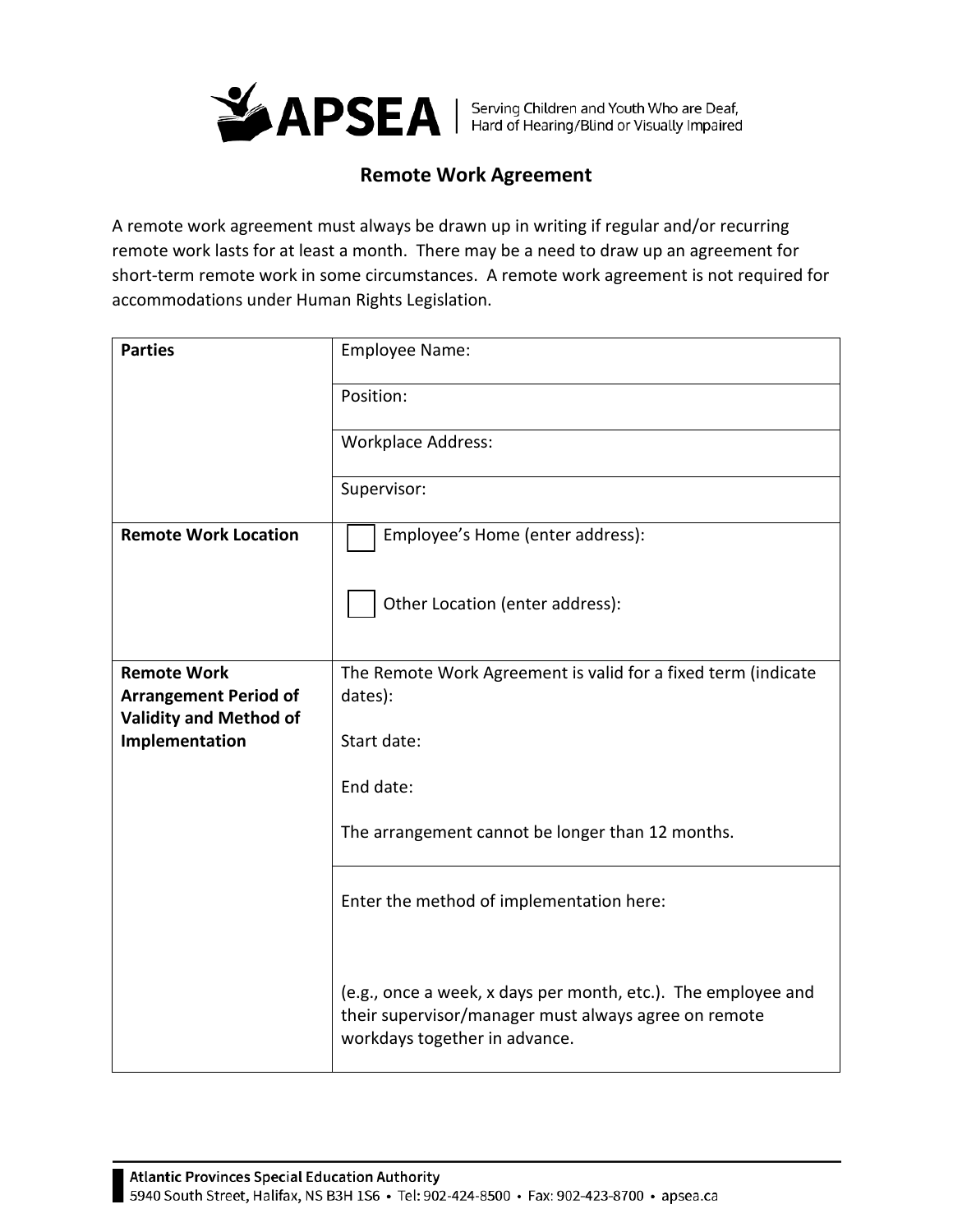|                                                           | Onsite visits at the APSEA Centre or APSEA designated office<br>location may be required for the purpose of attending face to<br>face meetings or professional learning, retrieving equipment<br>and other APSEA property in the event of an employee's illness,<br>end of employment or any other extraordinary event.                                                                                        |
|-----------------------------------------------------------|----------------------------------------------------------------------------------------------------------------------------------------------------------------------------------------------------------------------------------------------------------------------------------------------------------------------------------------------------------------------------------------------------------------|
| <b>Working Hours</b>                                      | Enter working hours here (either according to a collective<br>agreement or according to separate agreement):                                                                                                                                                                                                                                                                                                   |
| <b>Termination of the</b><br><b>Remote Work Agreement</b> | Remote work arrangements can be terminated by the employee<br>with a period of notice of 7 days. Remote work arrangements<br>can be terminated at any time at the discretion of the employer<br>provided a plan, with reasonable timelines, for the employee's<br>return to the APSEA designated work location has been put in<br>place.                                                                       |
| <b>Terms and Conditions of</b><br><b>Employment</b>       | In cases where the employee is a member of a bargaining unit,<br>the terms and conditions of employment are determined<br>according to the applicable collective agreement. In addition,<br>the Remote Work Policy and Remote Work Procedure are to be<br>followed when in a remote work arrangement.<br>*The Remote Work Safety Checklist is to be completed and<br>submitted with the Remote Work Agreement. |
| Communication,<br><b>Monitoring and Reporting</b>         | Reachability, communication and possible progress of work.                                                                                                                                                                                                                                                                                                                                                     |
| <b>Work Equipment</b>                                     | The employee has the following equipment acquired by the<br>employer at their disposal (please list):                                                                                                                                                                                                                                                                                                          |